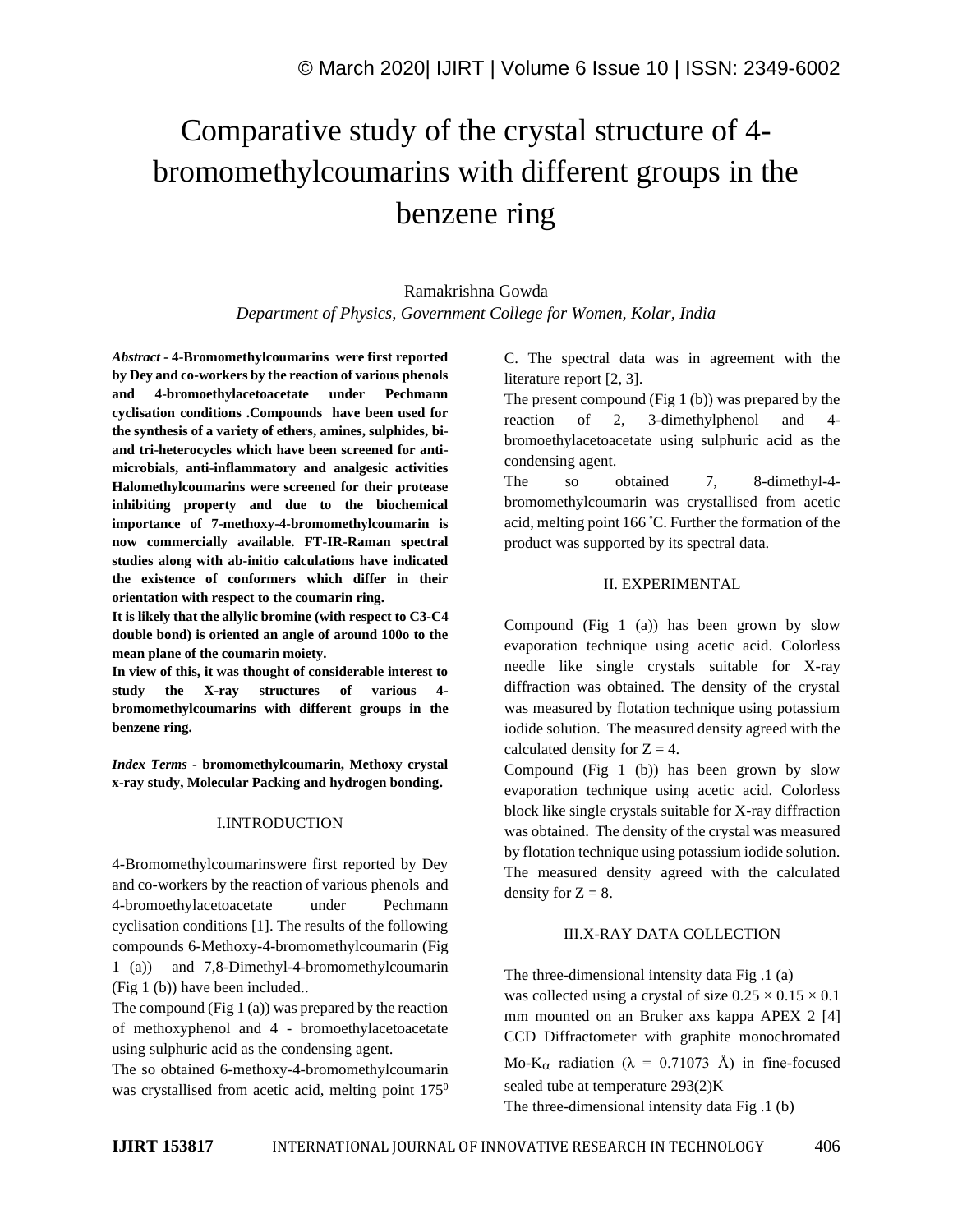was collected using a crystal of size  $0.30 \times 0.20 \times 0.20$ mm mounted on an Bruker axs kappa APEX 2 [4] CCD Diffractometer with graphite monochromated Mo-K<sub>α</sub> radiation ( $\lambda = 0.71073$  Å) in fine-focused sealed tube at temperature 293(2)K



#### IV. RESULTS AND DISCUSSIONS

The present investigation has been carried out to understand the influence of various substituents (bromo) on the conformation of 4- Bromomethylcoumarins In the compounds halogenated groups were substituted at different positions. It is observed that the changes in the bond lengths are due to resonance effects, which also accounts for aromaticity. The planarity of the molecule is unaltered due to different substituents coumarin ring.

The crystallographic refinement data is given in the Table 1 (a) and 1(b). Comparison of C-Br bond length in 4-bromomethylcoumarins are listed in the Table 2, Comparison of dihedral angle between three structures of 4-bromomethylcoumarins listed in the Table 3. Comparison of space group, moiety, atom/unit cell and cell parameters between three structures of 4 bromomethylcoumarins given in the Table 4. . Hydrogen bonding geometry of structures of 4 bromomethylcoumarins. Listed in Table 4. Scheme

and perspective views of a Ortep plot of the molecule with 50% probability thermal ellipsoids with atomic numbering is shown in Fig. 1 (a) and . Fig. 1 (b) and Fig. 2 (a) and. Fig. 2 (b) respectively

#### ACKNOWLEDGMENT

The authors thank SAIF, Indian Institute of Technology Madras, Chennai, India for data collection.



Fig.2 (a) 6-Methoxy-4-bromomethylcoumarin *ORTEP* diagram of the title molecule with 50% probability displacement ellipsoids for non-H atoms



Fig.2 (b) 7,8-Dimethyl-4-bromomethylcoumarin *ORTEP* diagram of the title molecule with 50% probability displacement ellipsoids for non-H atoms.

| Table.1 (a). Crystal data and structure refinement. |  |  |  |  |  |
|-----------------------------------------------------|--|--|--|--|--|
|-----------------------------------------------------|--|--|--|--|--|

| <b>DATA</b>       | <b>COMPOUND</b>                           |
|-------------------|-------------------------------------------|
| Empirical formula | $C_{11}$ H <sub>9</sub> Br O <sub>3</sub> |
|                   | $4.3573(3)$ Å                             |
|                   | $9.2859(6)$ Å                             |
|                   | $25.2677(17)$ Å                           |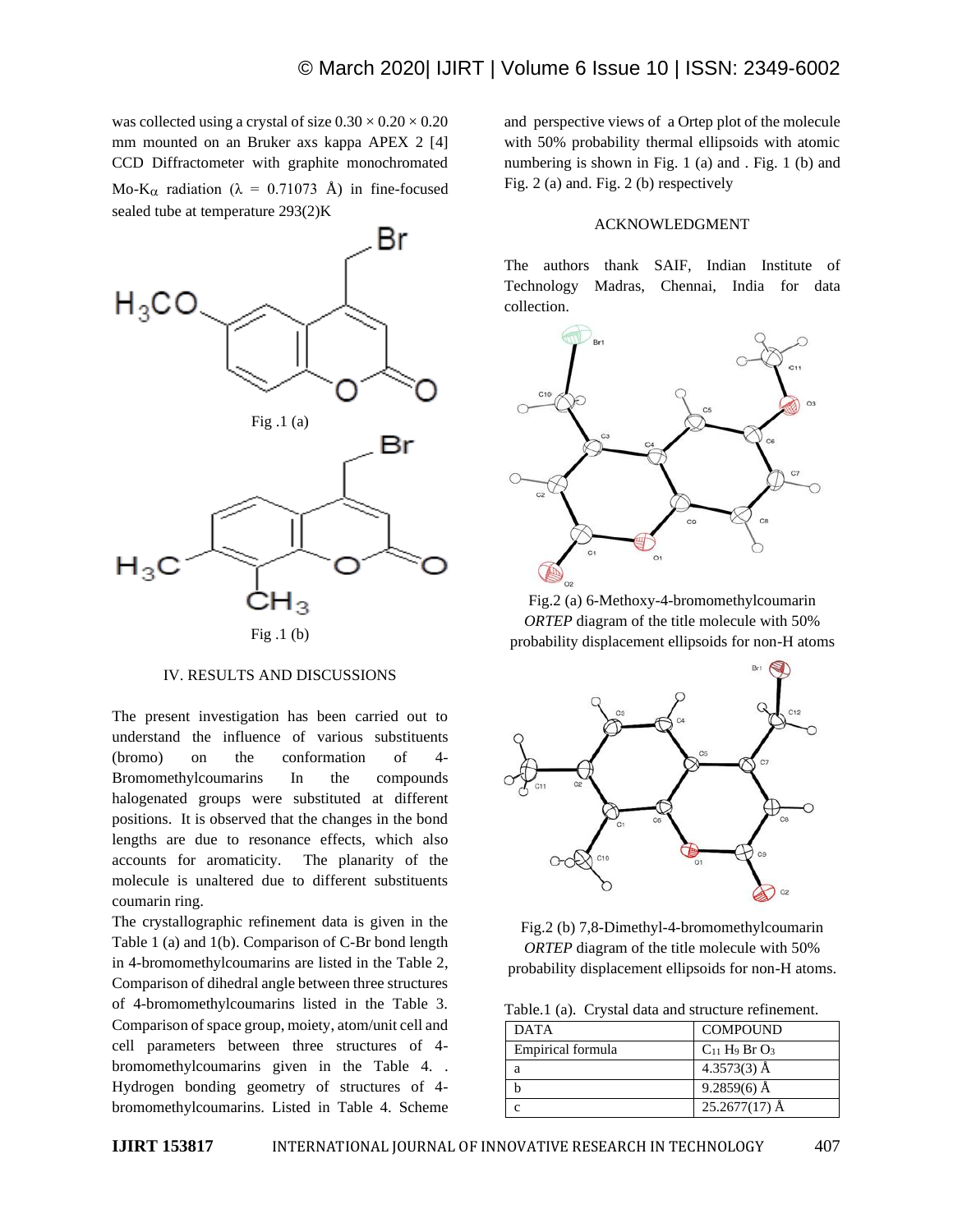# © March 2020| IJIRT | Volume 6 Issue 10 | ISSN: 2349-6002

| β                                        | $91.927(3)$ °                      |
|------------------------------------------|------------------------------------|
| Volume                                   | 1021.79 $(12)$ A $\degree$ 3       |
| Crystal system                           | Monoclinic                         |
| Formula weight                           | 269.09                             |
| Space group                              | P21/n                              |
| F(000)                                   | 536                                |
| Radiation                                | Mo K <sub>α</sub> (λ = 0.71073 Å)  |
| Z                                        | $\overline{4}$                     |
| Absorption coefficient                   | $4.005$ mm <sup>-1</sup>           |
| Calculated density                       | $1.749 \text{ Mg/m}^3$             |
| No. Parameters                           | 137                                |
| $R$ -obs                                 | 0.0449                             |
| $wR_2$ (all)                             | 0.1103                             |
| Theta range for data collection          | $1.61^{\circ}$ to $26.58^{\circ}$  |
| $h$ min, max; $k$ min, max; $l$ min, max | $-5 < h < 3$ ,                     |
|                                          | $11 \le k \le 11$ ,                |
|                                          | $31 < =  < 31$                     |
| Max. and min. Transmission               | 0.5014 and 0.4343                  |
| Goof(S)                                  | 1.043                              |
| No. Unique reflections.                  | 2130                               |
| Temperature                              | 293(2) K                           |
| Largest diff. peak and hole              | 0.968 and -0.326 e.A <sup>-3</sup> |

Table.1 (b). Crystal data and structure refinement.

| <b>DATA</b>                   | <b>COMPOUND</b>                                   |  |  |  |
|-------------------------------|---------------------------------------------------|--|--|--|
| Empirical formula             | $C_{12}$ H <sub>11</sub> Br $O_2$                 |  |  |  |
| a                             | $18.5025(14)$ Å                                   |  |  |  |
| b                             | $9.8785(7)$ Å                                     |  |  |  |
| $\mathbf{C}$                  | $13.1639(10)$ Å                                   |  |  |  |
| β                             | 118.908(2) $^{\circ}$                             |  |  |  |
| Volume                        | $2106.3(3)$ A <sup>3</sup>                        |  |  |  |
| Crystal system                | Monoclinic                                        |  |  |  |
| Formula weight                | 267.12                                            |  |  |  |
| Space group                   | C2/c                                              |  |  |  |
| F(000)                        | 1072                                              |  |  |  |
| Radiation                     | Mo K <sub>a</sub> $(\lambda = 0.71073 \text{ Å})$ |  |  |  |
| Z                             | 8                                                 |  |  |  |
| Absorption coefficient        | $3.878$ mm <sup>-1</sup>                          |  |  |  |
| Calculated density            | $1.685 \text{ Mg/m}^3$                            |  |  |  |
| No. Parameters                | 138                                               |  |  |  |
| $R$ -obs                      | 0.0676                                            |  |  |  |
| $wR_2$ (all)                  | 0.1160                                            |  |  |  |
| for<br>Theta<br>data<br>range | 2.41 $\degree$ to 31.85 $\degree$                 |  |  |  |
| collection                    |                                                   |  |  |  |

| $h$ min, max; $k$ min, max; $l$ min, max | $-27$ $\leq$ $-h$ $\leq$ $-27$ .     |
|------------------------------------------|--------------------------------------|
|                                          | $14 \le k \le 14$ , $9 \le k \le 13$ |
| Max. and min. transmission               | 0.571 and 0.432                      |
| Goof(S)                                  | 1.054                                |
| No. Unique reflections.                  | 3610                                 |
| Temperature                              | 293(2) K                             |
| Largest diff. peak and hole              | 1.780 and -0.727 e.A <sup>-3</sup>   |

Table.2 Comparison of C-Br bond length in 4 bromomethylcoumarins

| Compound                                     | Atoms<br>involved | $C-Br(\AA)$ | $C-Br(\AA)$ From<br>initio<br>ab<br>calculation [5] |
|----------------------------------------------|-------------------|-------------|-----------------------------------------------------|
| Methoxy-4-<br>6-<br>bromomethylcou<br>marin  | $C10-Br1$         | 1.9463(1)   | 1.963                                               |
| $7.8-Dimethyl-4-$<br>bromomethylcou<br>marin | $C12-Br1$         | 1.9589(2)   |                                                     |

Table.3 Comparison of dihedral angle between three structures of 4- bromomethylcoumarins

|                                 | Dihedral           | of<br>Type | Atoms    |
|---------------------------------|--------------------|------------|----------|
| Compound                        | Angle( $\degree$ ) | formation  | involved |
| Methoxy-4-<br>$6-$              |                    |            | $C2-C3-$ |
| bromomethylcoumarin             | 106                | Gauche     | $C10-Br$ |
| 7 <sub>1</sub><br>8-Dimethyl-4- |                    |            | $C8-C7-$ |
| bromomethylcoumarin             | 101                | Gauche     | $C12-Br$ |

Table .4 Comparison of space group, moiety, atom/unit cell and cell parameters between three structures of 4-bromomethylcoumarins

| Compound                                             | Space<br>group | Moiety              | Z | Cell parameters                                                                             |
|------------------------------------------------------|----------------|---------------------|---|---------------------------------------------------------------------------------------------|
| Methoxy-<br>6-<br>4-<br>bromomethyl<br>coumarin      | $P_2/n$        | 6-<br>Methoxy       | 4 | $a = 4.3573(3)$ ,<br>$b = 9.2859(6)$ ,<br>$c = 25.2677(17)$<br>and<br>$91.927(3)^0$         |
| $8-$<br>7.<br>Dimethyl-4-<br>bromomethyl<br>coumarin | C2/c           | $7.8 -$<br>Dimethyl | 8 | $a = 18.5025(14)$ ,<br>$b = 9.8785(7)$ ,<br>$c = 13.1639(10)$<br>Ă<br>and<br>$118.908(2)^0$ |

### Table.5. Hydrogen bonding geometry of structures of 4-bromomethylcoumarins.

| Compound              | $(D-HA)$                                         | $(D-H)$ $\AA$ | $(HA)$ Å | $(DA)$ Å | $(D-HA)^\circ$ | Symmetry code       |
|-----------------------|--------------------------------------------------|---------------|----------|----------|----------------|---------------------|
| 4-bromomethylcoumarin | $C2 - H2O1$                                      | 0.93(0)       | 2.598(0) | 3.450(0) | 152            | $-x+1/2, +y-1/2,$   |
|                       |                                                  |               |          |          |                | $-z+1/2+1$ ,        |
|                       | $C2-H2$ $O2$                                     | 0.93(0)       | 2.576(0) | 3.446(0) | 155            | $-x+1/2$ , +y-1/2,- |
|                       |                                                  |               |          |          |                | $z+1/2+1$ .         |
|                       | C <sub>10</sub> -H <sub>10</sub> AO <sub>2</sub> | 0.97(0)       | 2.572(0) | 3.437(0) | 148            | $-x+1/2, +y-1/2,$   |